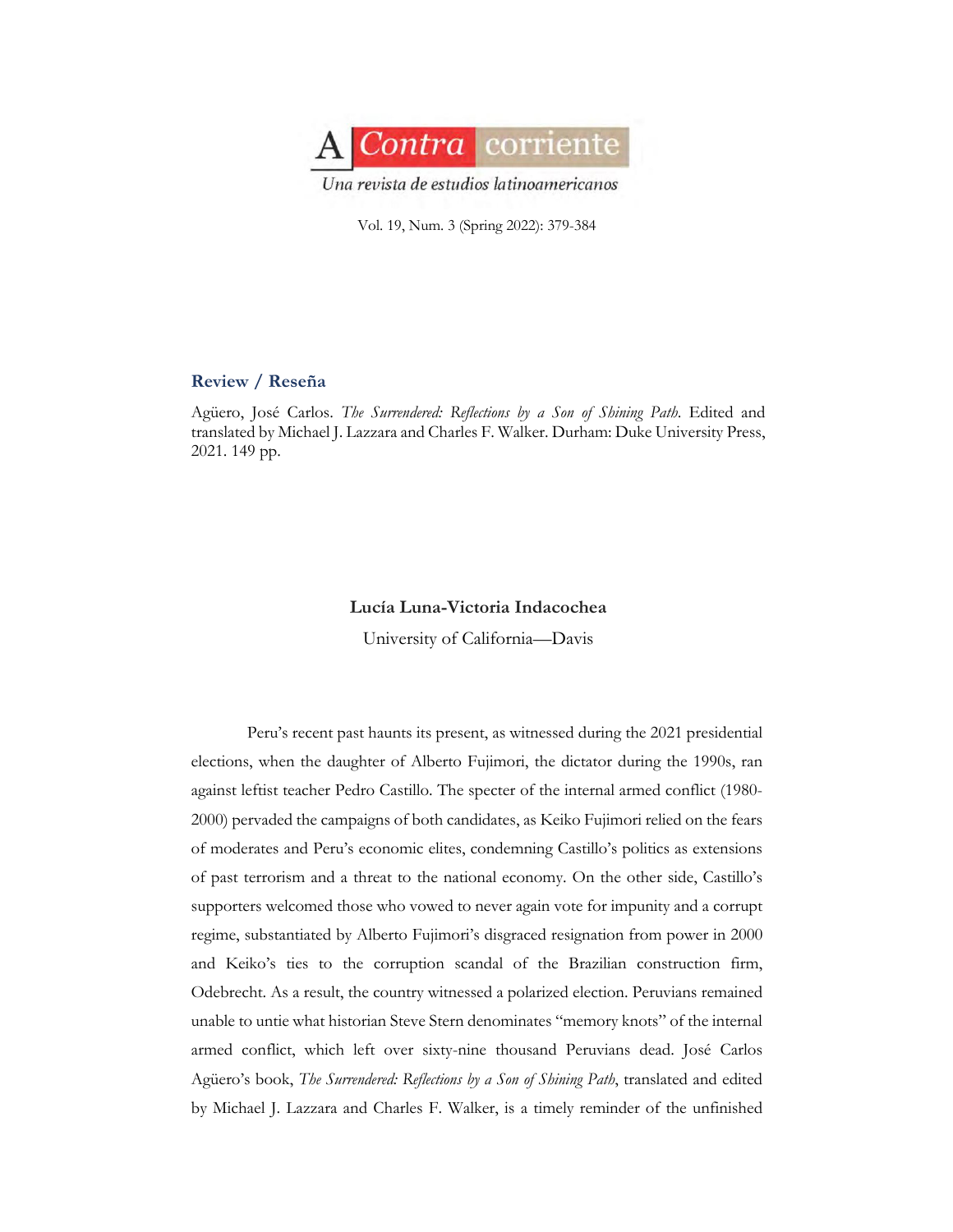transitions and ongoing memory battles in contemporary Peru. Translated from its original Spanish, *Los Rendidos: Sobre el don de perdonar* (Instituto de Estudios Peruanos, 2015), Lazzara and Walker present a new introduction and a concluding twenty-onepage conversation with Agüero.

In *The Surrendered*, Agüero "destabilize<sup>[s]</sup> the unconscious pacts that shape [Peruvian] reality" (21). A writer, poet, human rights activist, and historian, Agüero reflects on his experiences as the son of Shining Path militants killed by state forces. For Agüero, the book is the product of years of introspection and ongoing questioning regarding his place and his parent's place in post-conflict Peru, where the defeated Maoist guerrilla group is viewed with hatred and fear. The Peruvian Truth Commission (CVR) attributed 54% of the deaths during the conflict to the Shining Path, reinforcing the guerrilla's primary role of a villain in national memory. Agüero explains that the nature of the book "is somewhat undefined" (20). It blends sixty-seven personal anecdotes, reflections, and notes that take the reader backward and forwards through time and the author's consciousness. This journey creates a destabilization attributed to Agüero's ability to question the narratives and officials' histories engraved on Peru's post-conflict society. Agüero is particularly critical of the human rights language and narrative of the conflict, which limit the definitions of victimhood, leaving individuals like his parents and himself, as "ghosts who can't even be victims, became they are unnamable in conventional language. They're semisubjects" (86). The path forward, Agüero proposes, is for Peruvians to create spaces of conversations where everyone can "feel curiosity about the suffering of people different from us or even those we hate" (21). In his conversation with the editors, Agüero concludes that Peru needs "proof" of the suffering and violence endured by different members of society. The country needs a safe space for Shining Path and ex-Shining Path militants to speak of the violence and laws to ease their return to society after imprisonment (125). Agüero does not absolve his parents or the Shining Path. Instead, he puts forward his experiences and feelings as evidence and an act of dissidence from current academic and non-academic interpretations of the conflict.

The book is divided into six thematic chapters, an introduction, and an interview between the editors and Agüero. In their introduction, Lazzara and Walker contextualize the significance of Agüero's contribution to the field of memory studies and, most importantly, emphasize Agüero's journey at the heart of the book. As a prelude to the text, the editors introduce Agüero's parents, Silvia Solórzano Mendívil (1945-1992) and José Manuel Agüero Aguirre (1948-1986). They were political militants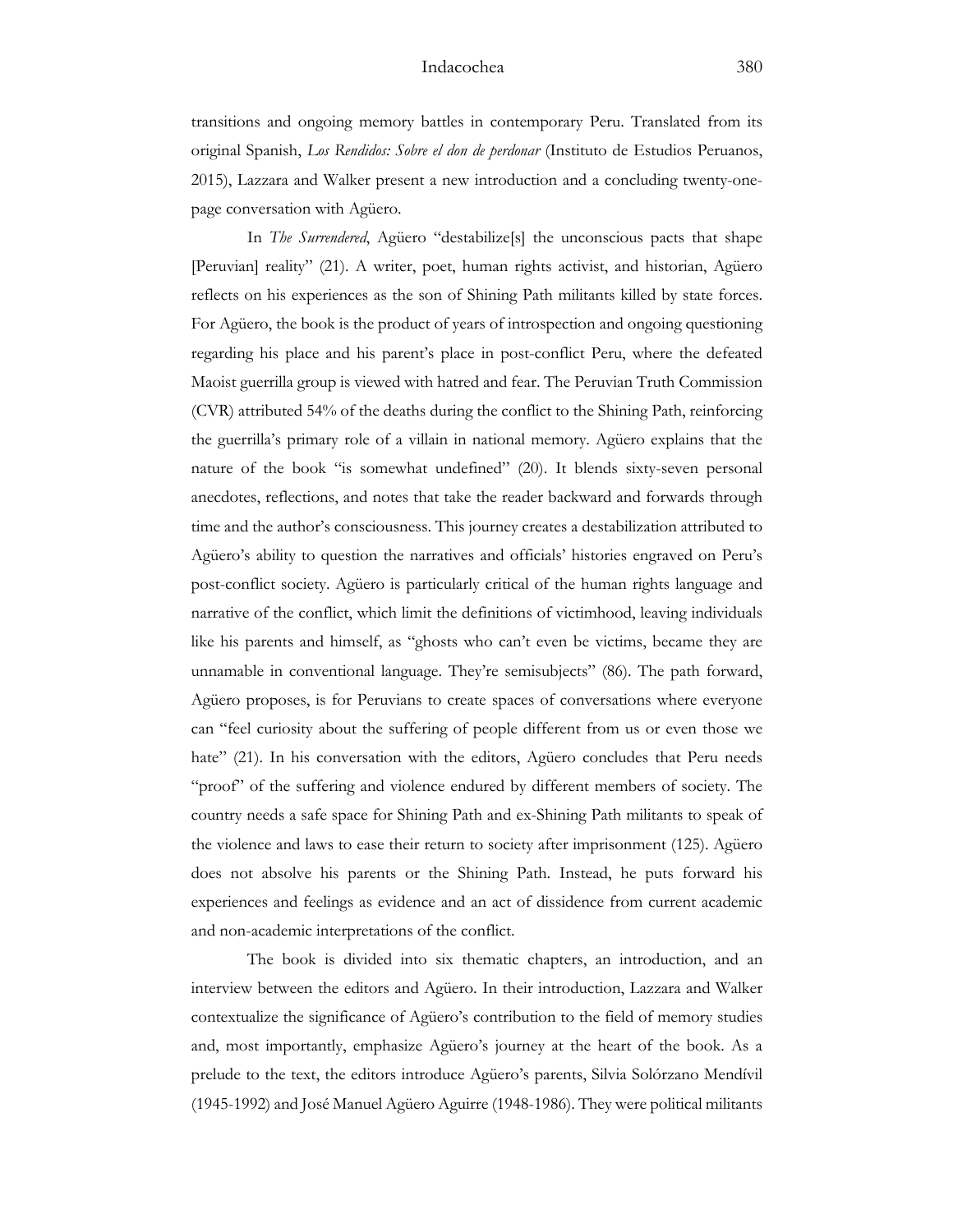whose experiences intertwined with Peru's left and trajectory. Both served as militants in the Movimiento de Izquierda Revolucionaria (MIR), and his father was also a union leader in Lima. Their transition into the Shining Path is ambivalent. However, later Agüero speculates that his parents desired to create change and, as people of "action," they were attracted to the Maoist group's armed struggle (108). Lastly, the editors discuss the process and discoveries upon translating Agüero's work. For them, "working closely with the textures of Agüero's voice" taught them "that the shame that comes from being the son of two people whom Peruvian society calls *terrorists* can manifest even on a linguistic and syntactical level" (15). Thus, revealing Agüero's multiple mechanisms to navigate his identities as the son of Shining Path militants, a historian, a poet, and a human rights activist.

In chapter one, titled "Stigma," Agüero discusses the shame he felt and feels about his parents, but does not shy away from questioning these feelings. He argues that "the war was brutal and atrocious," but that the post-conflict period cannot be compared to the years of wartime (28). While the driving factors of the armed insurrection—"poverty, exploitation, and racism"—prevail, the guerrillas and authoritarian state are no longer present (28). The battles that remain are with the actors, all designated as responsible by the CVR, but only a few have created politically driven memories and narratives of the war. Those left out, like Agüero and his parents, lie in grey zones, although Agüero disputes the term. He designates his mother as a secondclass terrorist, a militant of the Shining Path but not part of its key leadership, a figure who sought to exit the guerrilla group but remained trapped in its confines and resigned to fight for ideals of her own. Branded by his parents' affiliation, Agüero also juggles with the confines of the Shining Path in his life, as well as his journey in human rights and in solidarity with victims of the guerrillas.

Chapter two, titled "Guilt," begins with feelings of relief and grief following the death of his parents. The chapter illustrates the complexities of Agüero's mother as a political militant and victim. Recalling his mentor and renowned Peruvian Sociologist Carlos Iván de Degregori, Agüero argues for the need to understand ordinary people's motivation for joining the Shining Path. To humanize militants such as his mother, who did not fully believe in the Shining Path's dogmatic mantra but instead joined to create change. Fear of assassination by the Shining Path prevented her from leaving the guerrilla organization. Agüero argues that several of those arrested for collaborating should not be regarded as "puppets" for they "did not allow themselves to be manipulated" (55). Militants, such as his parents, "acted as activators: they tapped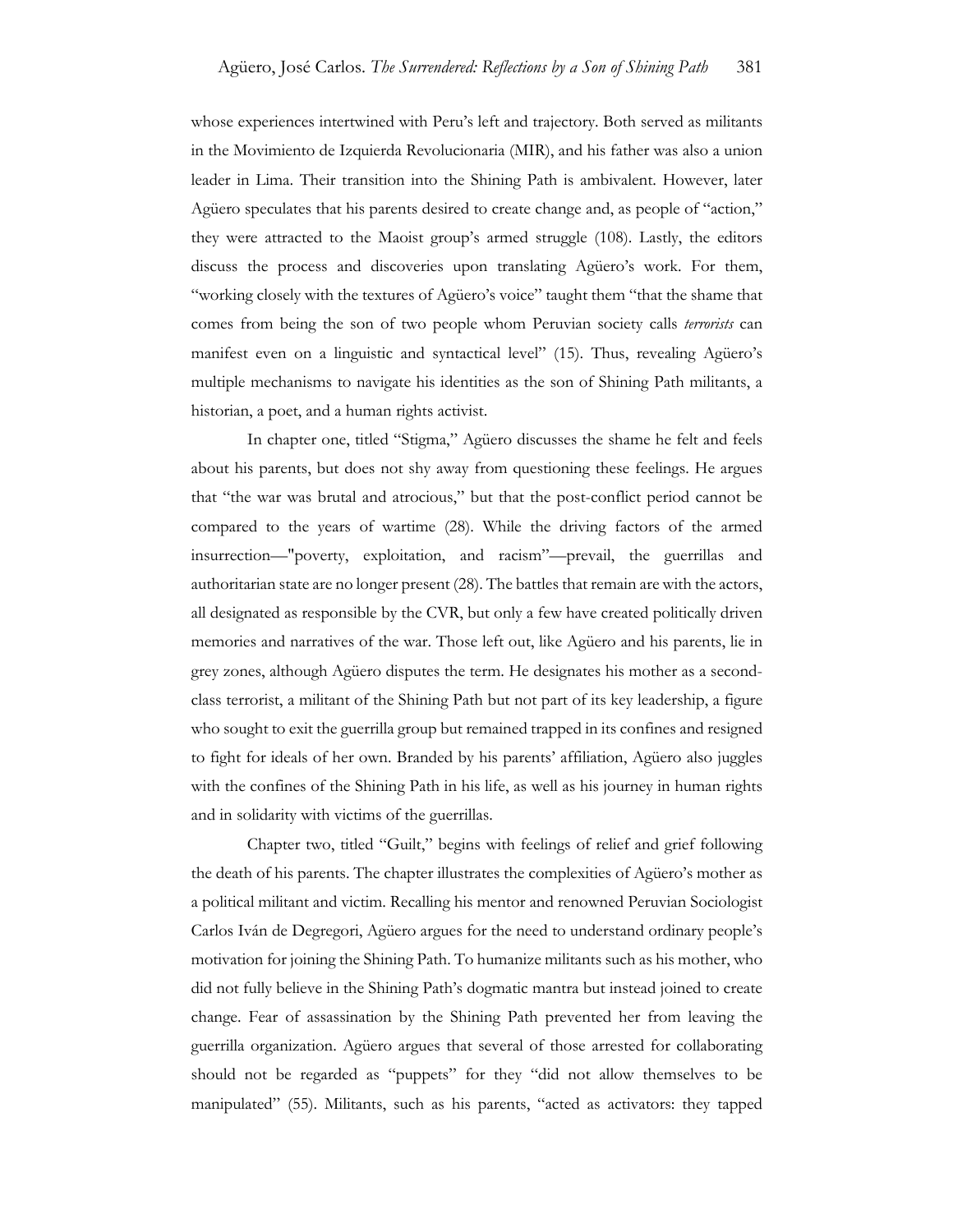people whose skin was already sensitive to the touch" (56). Yet, Agüero also links the desire for change and revolution in Shining Path militants to other leaders in the democratic left. He illustrates the role of teachers and militants in pushing their students into revolutions or extremes, and he asks society to forgive them. "They were children of their times. They've now been defeated," he concludes (57).

In chapter three, "Ancestors," Agüero expands on the trajectory of his father's life and militancy. He inserts voices of family friends and his grandmother, who long sought the return of her son, massacred by the state. The short but insightful chapter humanizes Agüero's father but juxtaposes the union leader and militant to the legacy entrusted upon his children. "My ancestors are cursed," writes Agüero, working through his father's fate as a result of a war his father waged against the state (60). Without arriving at a resolve on his father, an anecdote of his aging grandmother illustrates his father's haunting presence. When Agüero visited her, she had dementia and would often recognize him, but occasionally she would confuse him for his father.

Chapter four, "Accomplices," weaves several narratives together questioning the extent of complicity and innocence. On the one hand, Agüero engages with Lurgio Gavilán's memoir, a breakthrough for the Peruvian narrative focusing on Gavilán's childhood as a Shining Path soldier saved and recruited by the army, later turned priest, and finally anthropologist. For Agüero, Gavilán's book helps exonerate people in Ayacucho, which faced and incited violence against each other. He argues that Gavilán "avoids creating moments of tension that might call his morality into question" (66). However, he asks, "can we expect anything more from an author with such a complicated past?" (67). With this question, Agüero returns to the present and the stigmatization and hatred that pervades Peruvian society. For Gavilán to write more openly and not be confined by the lens of a child's eyes regarding his experience with death and rape, there needs to be a society willing to listen. Gavilán's book, as much as Agüero's, has broken barriers in the silences of Peruvian society. However, they remain confined to the post-conflict society relying on language that prioritizes certain victims, and certain militants over others. In this chapter, Agüero presents the experiences of other "accomplices" of his parents, Gerardo and Hortensia, humanizing their roles in the conflict without clearing them of responsibility. He also illustrates his complicity as a child, crafting bombs and transmitting messages. "I did all this believing in the possibility of a different future. But, at the same time, I hated that life" (74). Agüero grew up exposed to his parents' socialist and Marxist teachings, but he also witnessed the arrests, incarceration, and deaths that surrounded them. Thus, he concludes the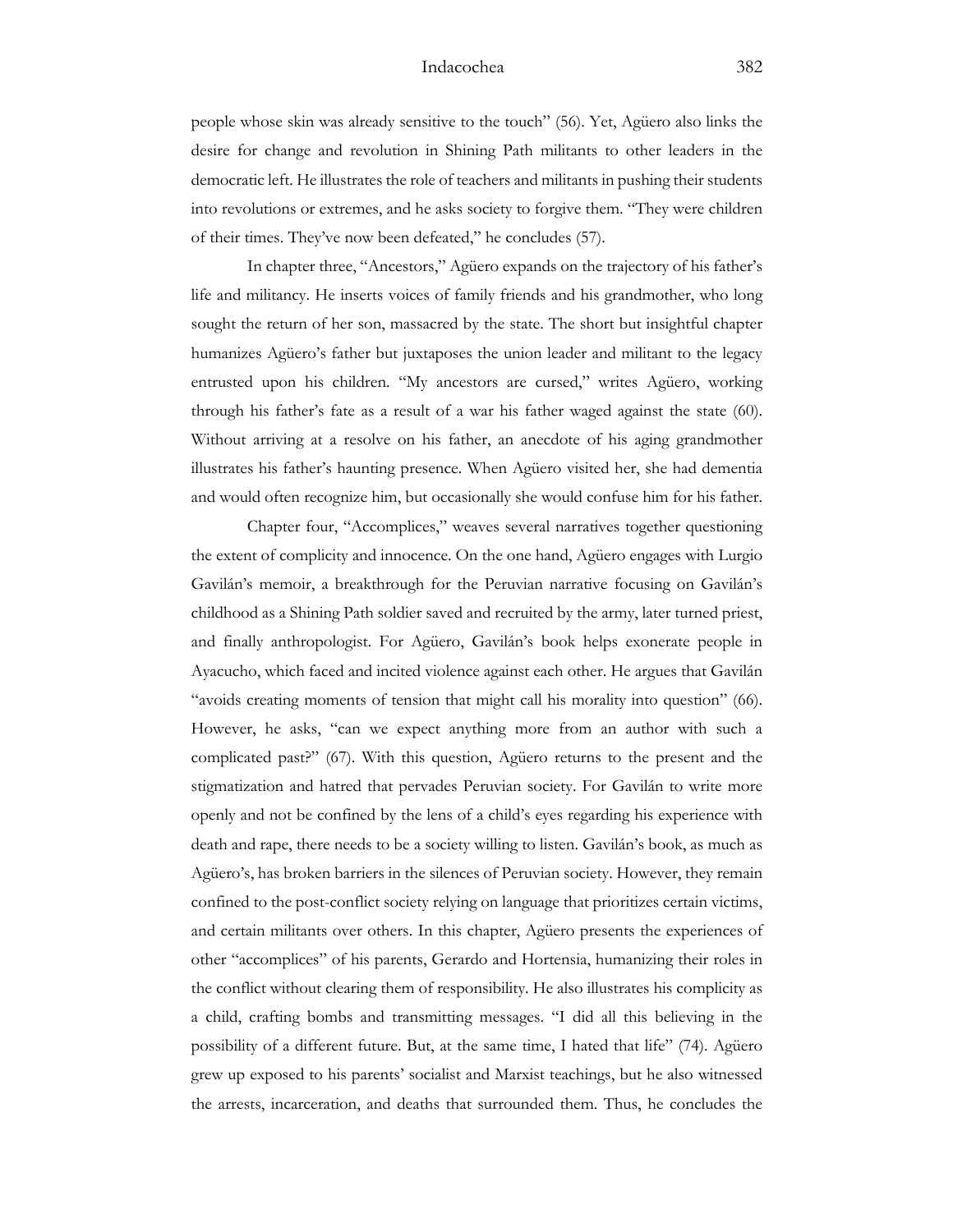chapter by remembering how he felt following his mother's death and the capture of the Shining Path leader, Abimael Guzmán, a few months later. He writes of the moment as a conclusion. "My life as I once knew it had ended—and at the same time, my future" (78). His education and values as the son of armed revolutionaries were no longer feasible. The world of solidarity and utopic revolution vanished. Nevertheless, he felt relief, as the concern for his mother, who had fallen from the Shining Path's graces and was constantly harassed by the armed forces, was over. He was now alone.

In chapter five, "The Victims," Agüero takes on the academic discourse on human rights and lauds the turn towards decentering the victims. He examines the necessity to revisit the "miserable kind of agency" (82) and "recover the fear that destroys all certainty" (83). Agüero urges researchers to "fight against Lima-centric and racist explanations (92). This approach is already occurring in social science and humanities scholarship, especially on peasant communities in Ayacucho. Agüero brings in his experiences as part of the CVR, listening to testimonies, as well as the motivations for individuals and communities to accept the designation of victims as a political strategy. As victims, they gained recognition and power from the state that had long since neglected and abused them. However, he questions the longer effect of this approach, asking, "should rescuing peasants from their subordinate role in history mean that other victims disappear?" (92). Agüero presents the need to explore the agency of individuals such as his parents, why they fought, and how they navigated their roles in the Shining Path. He links the role of experts on transitional justice as vultures, "a whole discipline. . . standing untarnished as they scrutinize the people who have killed each other in excess" (90). Thus, Agüero forces the reader to consider the tools and language we use to understand the conflict and puts into question the readily accepted terms of victim and perpetrator, of guilt and forgiveness, striving to destabilize the unconscious pacts created during the democratic transition.

Agüero returns to the concept of "the surrendered" in chapter six. Here, he reflects on his journey towards understanding his parents and his experience before and after their deaths. Agüero concludes that, unlike the scholarly works that need to shift away from victim-centric terms, he needs to allow himself to "become a victim for the first time" (97). First, as a victim, he can "forgive," and later "surrender. . . to stop being a victim and hand [him]self completely to the judgment, scrutiny, and compassion of others" (97). The act of forgiving in this context is to create a space as a victim, to forgive those who killed his parents but more importantly to forgive his parents for waging a war and losing. To surrender then is to gain acknowledgment, to be recognized